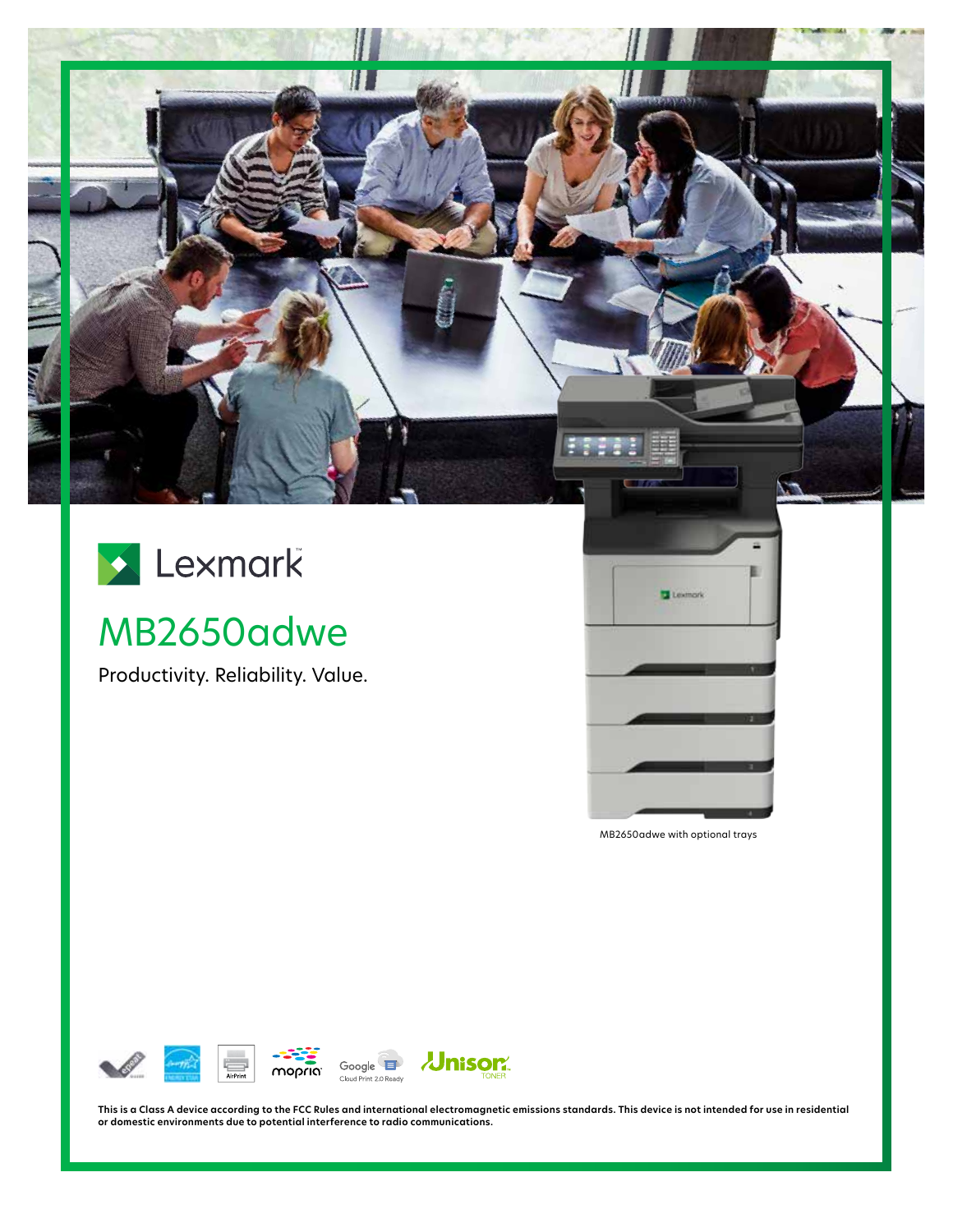## Lexmark MB2650adwe

**The Lexmark MB2650adwe offers printing at up to 50 pages per minute\*, enhanced security, standard Wi-Fi and thoughtfully engineered durability, all powered by a quad-core processor to maximize performance. An optional hard drive and optional integrated stapler, add capabilities rarely found on desktop devices.**



#### **Get more done**

- } Fax, print, copy and scan with the power of a 1.2 GHz quadcore processor, 2 GB of standard memory, standard Wi-Fi and optional hard drive.
- } Get up to 50-page-per-minute printing and scan up to 100 images per minute.
- } Intuitive 7-inch e-Task touch screen offers smooth, tabletlike interaction.
- Built-in productivity apps save time and improve efficiency.
- } Optional integrated stapler adds finishing capabilities.

#### **Ready when you are**

- } Long-life fuser and imaging components extend uptime.
- } Unison™ Toner replacement cartridges deliver up to 15,000 pages\*\* of high-quality printing.
- } Maximum input capacity of 2300 pages means fewer interruptions.
- } Durable metal frame is designed for longevity.

#### **Robust, built-in security**

- } Lexmark's full-spectrum security architecture helps keep your information safe—on the document, the device, over the network, and everywhere in between.
- A range of embedded features harden device against attacks.
- } Standard Confidential Print feature helps ensure output security via simple PIN.
- } Keypoint Intelligence Buyers Lab honored Lexmark with a prestigious BLI PaceSetter award for Document Imaging Security\*\*\*.



#### **Built for planet earth**

- } Energy management features reduce power consumption in active use or sleep mode.
- } Standard two-sided printing saves paper.
- } Use of post-consumer recycled content in manufacturing saves natural resources.
- ▶ Device is rated EPEAT<sup>®</sup> Silver and ENERGY STAR<sup>®</sup> certified.
- } Recycle cartridges through the award-winning Lexmark Cartridge Collection Program (LCCP).

\*Print and copy speeds measured in accordance with ISO/IEC 24734 and ISO/IEC 24735 respectively (ESAT). For more information see: www.lexmark.com/ISOspeeds. \*\*Average standard page yield value declared in accordance with ISO/IEC 19752. \*\*\*Award based on North America and/or Western Europe data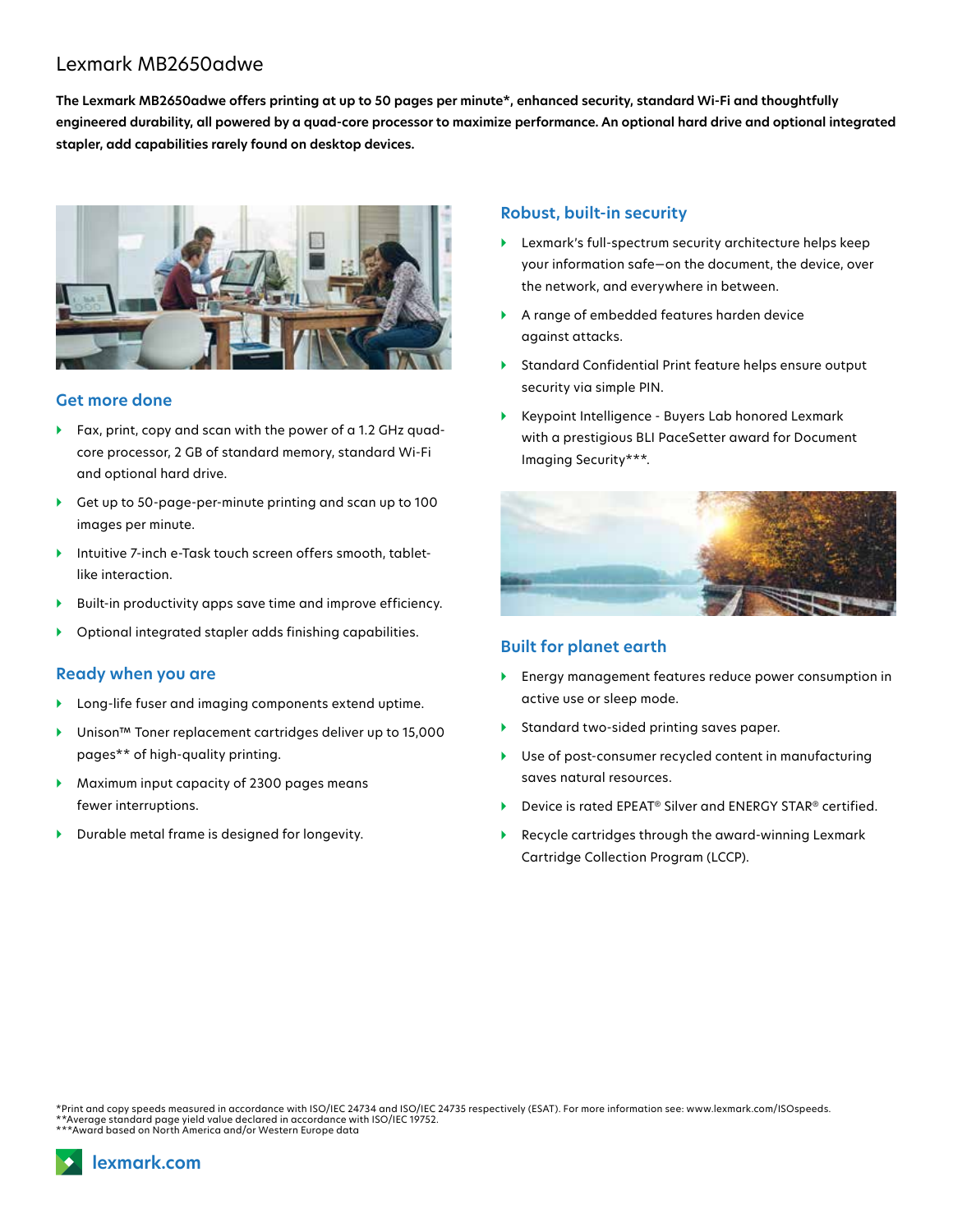### Lexmark MB2650adwe





2 550-sheet tray 5 x 15.7 x 14.7 inches 126 x 389 x 374 mm



- 3 250-sheet tray 3.7 x 15.7 x 14.7 inches 95 x 389 x 374 mm
- 4 Staple finisher  $7.7 \times 16.1 \times 14.6*$ 195 x 409 x 371.5 \*Adds 2.5 inches of depth to MX622de



© 2018 Lexmark. All rights reserved.

Lexmark, the Lexmark logo and Unison are trademarks of Lexmark International, Inc., registered in the United States and/or other countries. AirPrint and the AirPrint Logo are trademarks of Apple, Inc. ENERGY STAR® is a U.S. registered mark. EPEAT® is a trademark of EPEAT, Inc. in the United States and other countries. Google Cloud Print is a trademark of Google, Inc. MOPRIA®, the Mopria® Logo™ and the Mopria® Alliance logos are trademarks, service marks, and certification marks of Mopria Alliance, Inc. in the United States and other countries. All other trademarks are the property of their respective owners.

This product includes software developed by the OpenSSL Project for use in the Open SSL Toolkit (http:// ww.openssl.org/).